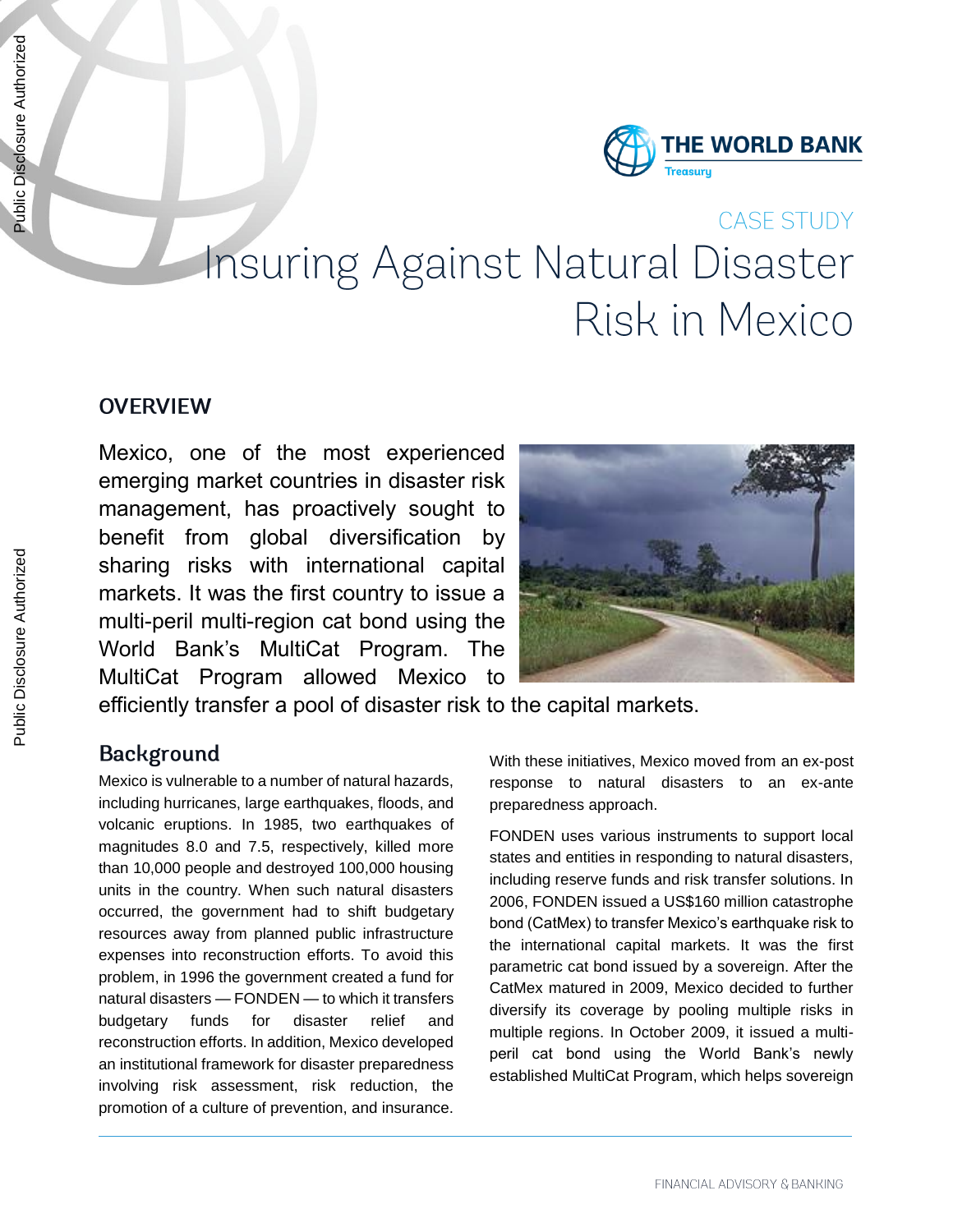and sub-sovereign entities pool multiple perils in multiple regions and reduce insurance costs.

# **Financing Objectives**

- Transfer disaster-related risks to the capital markets and reduce pressure on public budgets
- Ensure that adequate funds are in place for relief activities
- Cover multiple perils

# **Financial Solution**

Mexico issued a four-tranche cat bond (totaling US\$290 million) with a three-year maturity under the MultiCat Program. The issuer is a Special Purpose Vehicle (SPV) that indirectly provides parametric insurance to FONDEN against earthquake risk in three regions around Mexico City and hurricanes on the Atlantic and Pacific coasts. The cat bond will repay the principal to investors unless an earthquake or hurricane triggers a transfer of the funds to the Mexican government.

### Outcome

The bond was oversubscribed, with broad distribution among investors. With this bond, Mexico transferred a pool of disaster risk to the market for the first time; secured multi-year protection for the covered risks at a fixed price; and reduced potential pressure on public budgets. Mexico effectively locked in funding for disaster relief prior to the event happening, rather than relying only on public budgets after the event. The demonstration effect of this transaction for other emerging market countries is significant. It has paved the way for other highly exposed countries to manage fiscal volatility and stabilize government budgets by transferring extreme natural disaster risks to capital markets, while obviating the need to build up excessive budget reserves.

| Issuer: MultiCat Mexico 2009 Ltd. |                                             |                                                    |                                                    |                                              |
|-----------------------------------|---------------------------------------------|----------------------------------------------------|----------------------------------------------------|----------------------------------------------|
| <b>Peril</b>                      | Class A:<br><b>Earthquake</b>               | <b>Class B: Pacific</b><br><b>Hurricane Zone A</b> | <b>Class C: Pacific</b><br><b>Hurricane Zone B</b> | <b>Class D: Atlantic</b><br><b>Hurricane</b> |
| Notional (US\$)                   | 140 million                                 | 50 million                                         | 50 million                                         | 50 million                                   |
| Trigger                           | 7.9; 8.0<br>magnitude<br>(Richter<br>Scale) | 944<br>Central pressure                            | 944<br>Central pressure                            | 920<br>Central pressure                      |
| S&P Rating                        | в                                           | в                                                  | в                                                  | BB-                                          |

#### **Table 1: Summary of Terms: MultiCat Mexico 2009**